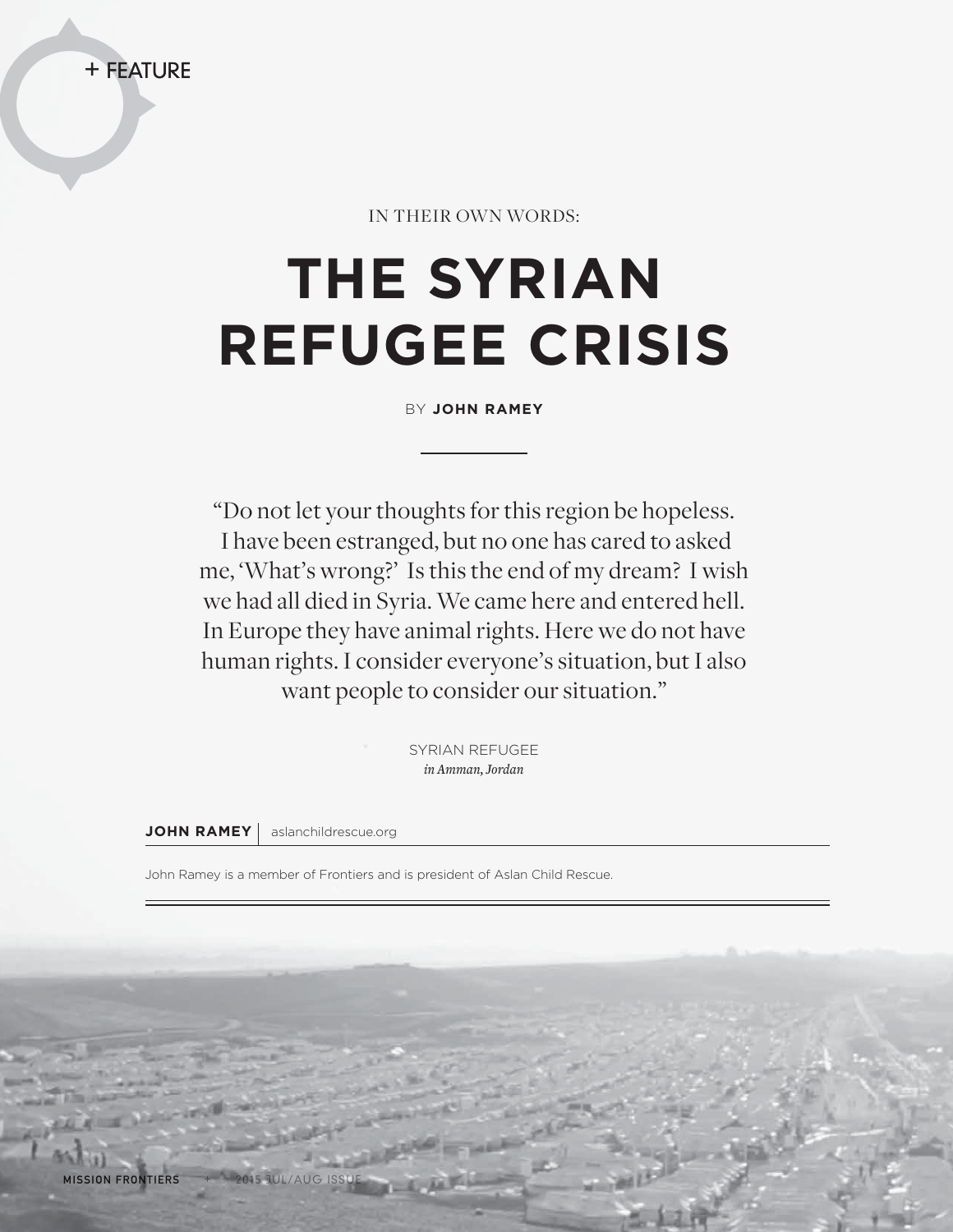One day while visiting a kindergarten for refugee children, I noticed a boy in the corner of the playground putting his hand into the sand and bringing it out, slowly, again and again. I sat down beside him and showed him pictures of my grandchildren who were about his age. I asked him his name. "Mohammed." I asked him what he was doing with his hand. He said, "I am thinking about what they did to my Baba." The teacher who was sitting with us said, "John, we think the regime made him watch as they buried his father alive." The boy read the reaction on my face. I was sad and shocked and was shaking my head in disbelief. Then the boy stood up and looked like a little superhero. He put his little hand on my shoulder and said, "It's ok Abuna, don't cry for me. When I grow up I am going to be a jet fighter pilot and I will bomb them all."

## "When I grow up I am going to be a jet fighter pilot and I will bomb them all."

On another occasion our team packed up our vehicles and drove to a village outside Amman on a distribution for refugee families. Food, hygiene packets, toys, stuffed animals, reading glasses, blankets, stoves, etc. We set up a stage to have a puppet show, tell stories of Jesus, and teach the children praise songs. After listening for some time, a boy in the front raised his hand and said, "You are all lying to us. We don't feel God's love. We have all been broken."

Throughout the Middle East the terrorists are the new superheroes. The narrative is that shame and humiliation are cleansed through violence. This is the narrative most children are hearing at home and this is the narrative being pushed by the Islamic State through social media. Sadly, this narrative is connecting on an emotional level with tens of thousands of refugee children and teenagers. Only Jesus can interrupt the

## The terrorists are the new super-heroes.

cycle of violence. Experiencing his love and forgiveness makes it possible for us to forgive others. When we share the stories of Jesus, combined with practical demonstrations of kindness, supported by persistent, prevailing prayer, Jesus himself, the Savior and Healer of the broken, comes.

A refugee walked by a church and saw a sign that said: "Jesus—the light of the world." He went inside and told someone, "All around me is darkness. You don't understand my situation. If you want to understand my situation you must come to see my home." So Yusuf, the man from the church, went with him. They arrived at an underground room with no windows and a dirt floor. Seven people were in the room including a young man lying on the ground. He had not moved for four months. The Syrian army had beaten him and broken his back. The family had walked three days through the desert to escape Syria, carrying this brother. They spent all their money along the way and arrived at the border with nothing. At that time the church had nothing left